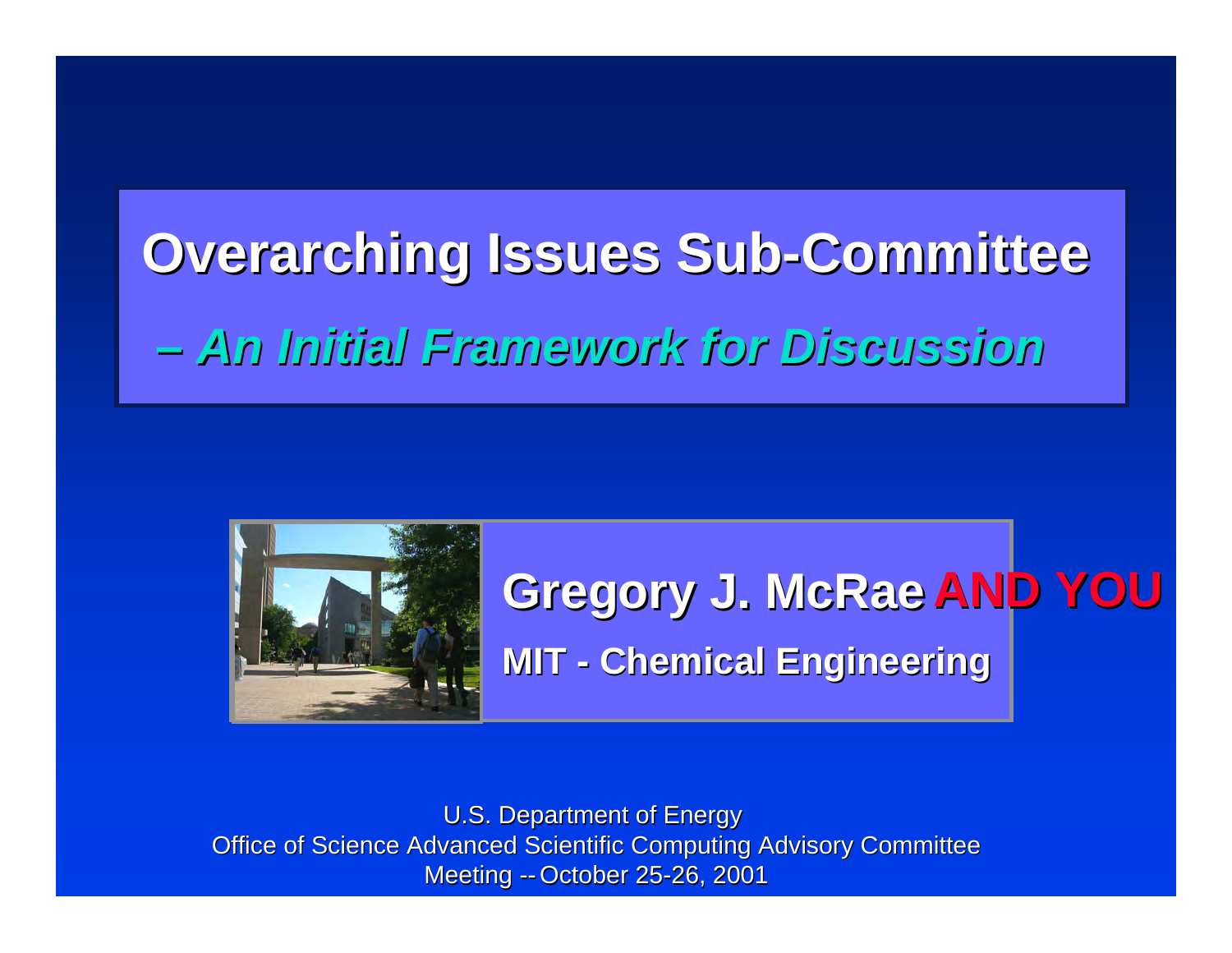## **Initial Charge to Committee from J. Decker 1 Initial Charge to Committee from J. Decker 1**

## *Review two specific topics Review two specific topics*

**Facilities** (ERSC, ESnet, ACRT's,...) (J. Dahlburg)

- What is their overall quality?
- How do they relate to mission needs?
- -How might the facilities evolve 3-5 years?

## **Computational Biology** (J. Meza)

- Assess areas where ASCR could have impact
- - How to couple ASCR research with biology community

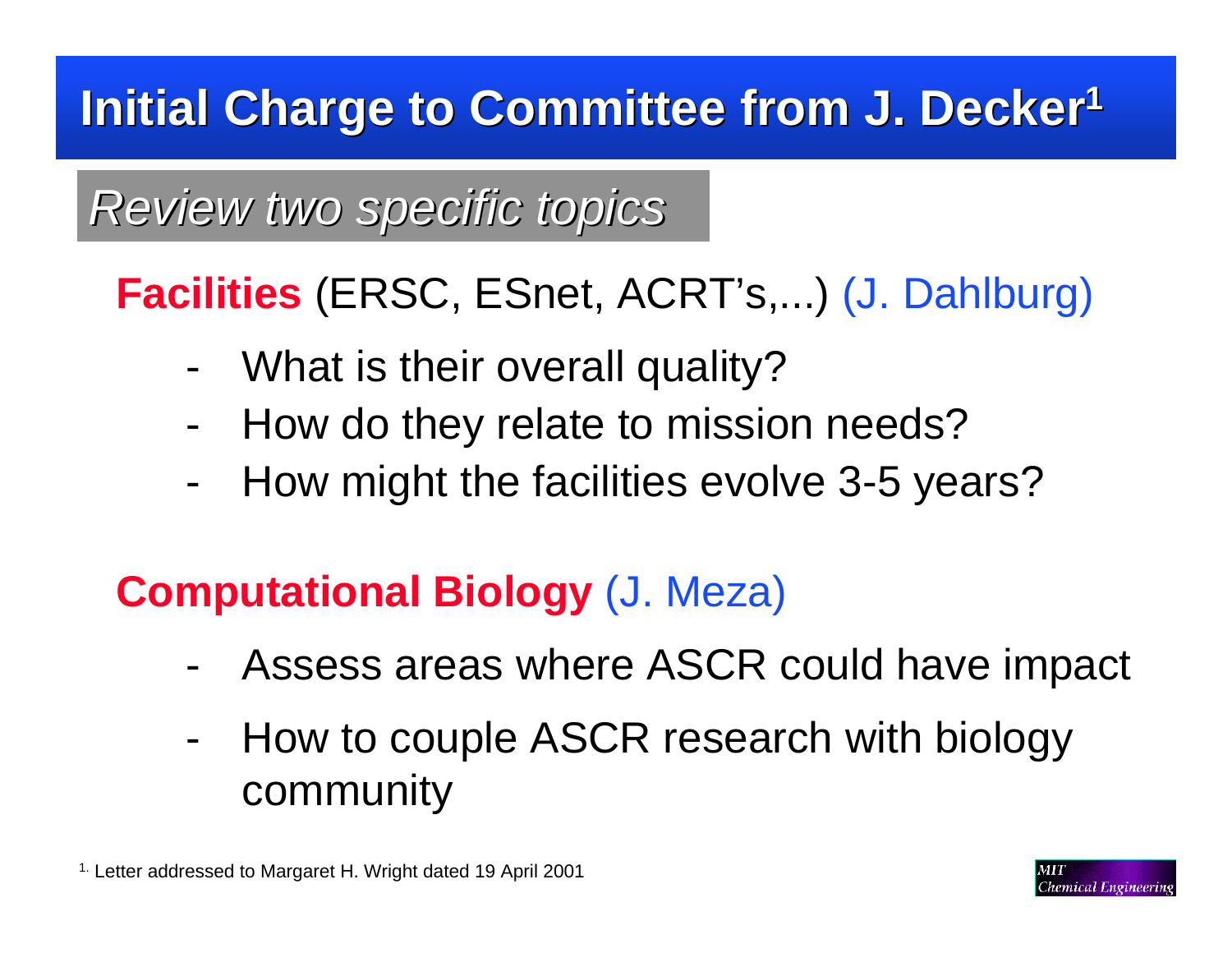## **Context for Discussion -- Office of Science**

- **1.Advanced Scientific Computing Research Advanced Scientific Computing Research**
- **2.Basic Energy Sciences Basic Energy Sciences**
- **3. Biological and Environmental Research Biological and Environmental Research**
- **4.Fusion Energy Sciences Fusion Energy Sciences**
- **5. High Energy and Nuclear Physics**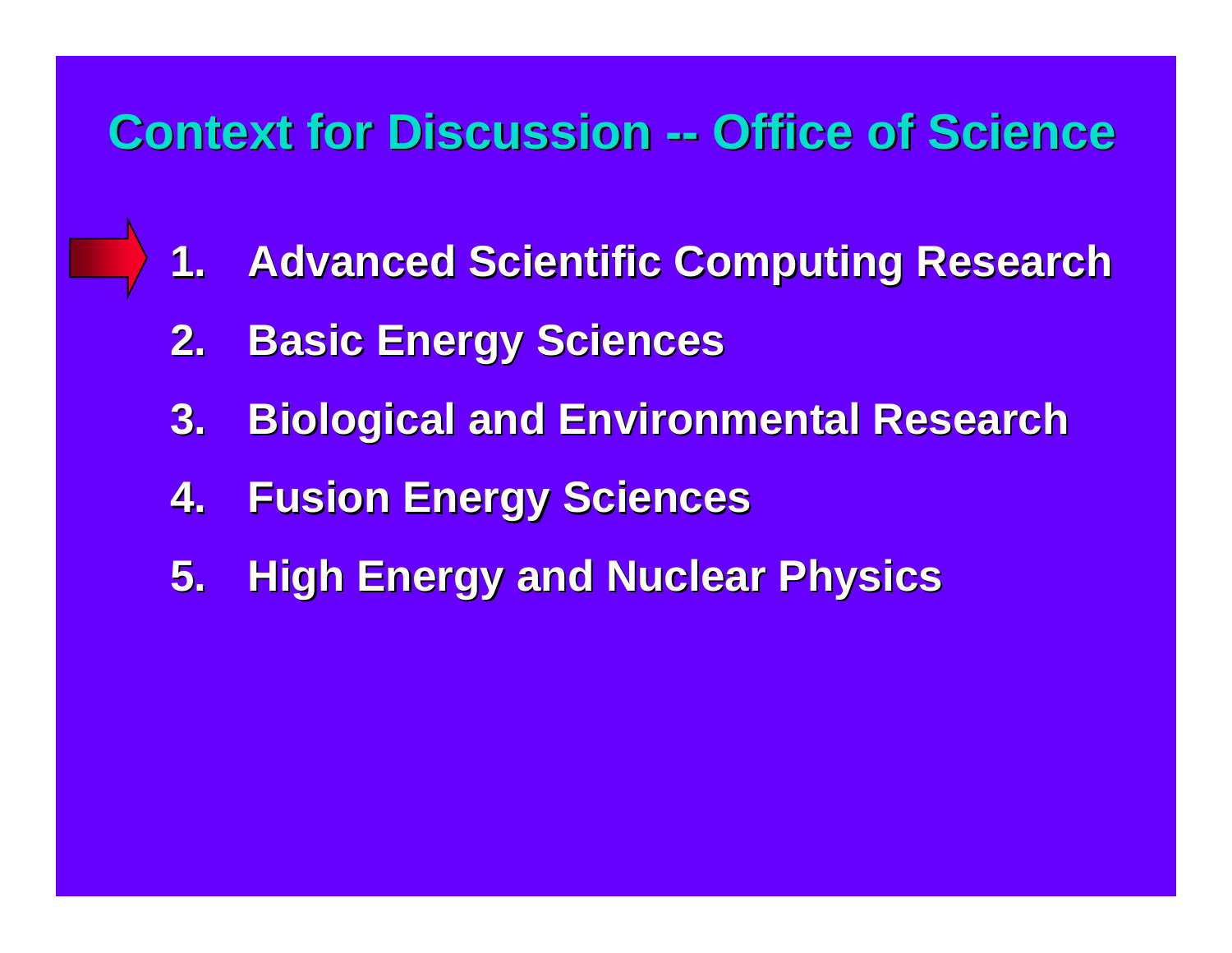## **Context for Discussion -- Budget Context for Discussion -- Budget**

| <b>DoE Office of Science</b>                         |       | <b>Budget Computing</b> | (%) |
|------------------------------------------------------|-------|-------------------------|-----|
|                                                      |       | \$ Million \$ Million   |     |
|                                                      |       |                         |     |
| <b>Advanced Scientific Computing Research (ASCR)</b> | 300   | 160                     | 53  |
| <b>Basic Energy Sciences</b>                         | 1,000 | 10                      |     |
| <b>Biological and Environmental Research</b>         | 450   | 30                      |     |
| <b>Fusion Energy Sciences</b>                        | 250   | 10                      | 4   |
| <b>High Energy and Nuclear Physics</b>               | 1,000 | 20                      | ာ   |
|                                                      |       |                         |     |
| Total                                                | 3,000 | 230                     | 8   |

#### **For DoE Office of Science**

- 1. ASCR budget \$300 million is 10% of total Office of Science budget
- 2. Computing \$230 is 8% of total Office of Science budget
- 3. Advanced Scientific Computing Infrastructure (ASCI) budget is ~\$750 million

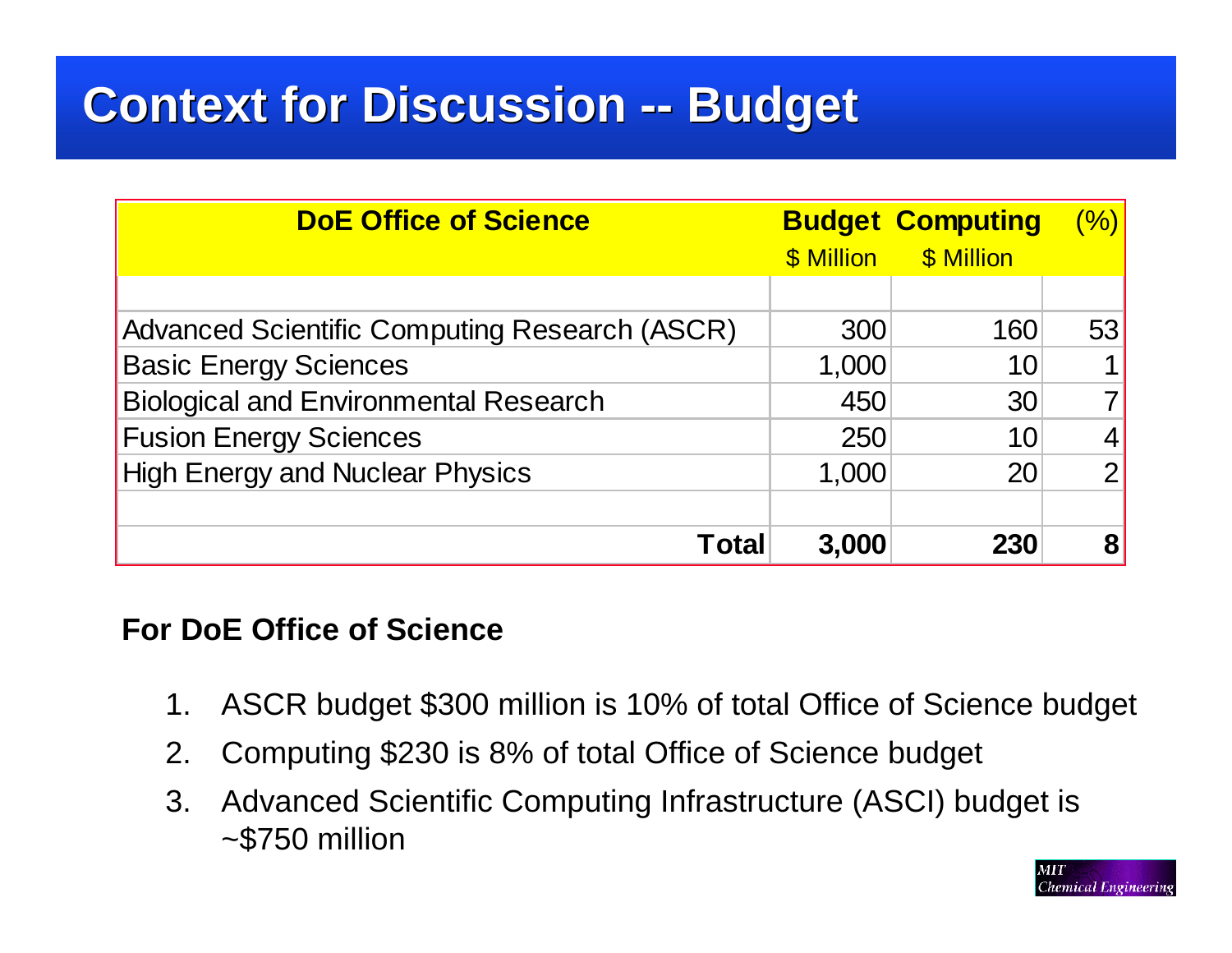## **A Few Observations from Initial Meetings A Few Observations from Initial Meetings**

- 1. High performance computation is a critical enabling technology for all DoE Missions
- 2. Computing is more than hardware it must include
	- Modeling/problem solving environments
	- Operating Systems
	- Algorithms and software
	- Networks, communication
	- Analysis, interpretation storage of data
	- -Data assimilation/control of experiments
	- Etc.
- 3. Huge and growing diversity of applications areas with many commonalities that could be exploited
- 4. Critical role of user support in migration to a new computational science paradigm
- 5. etc.

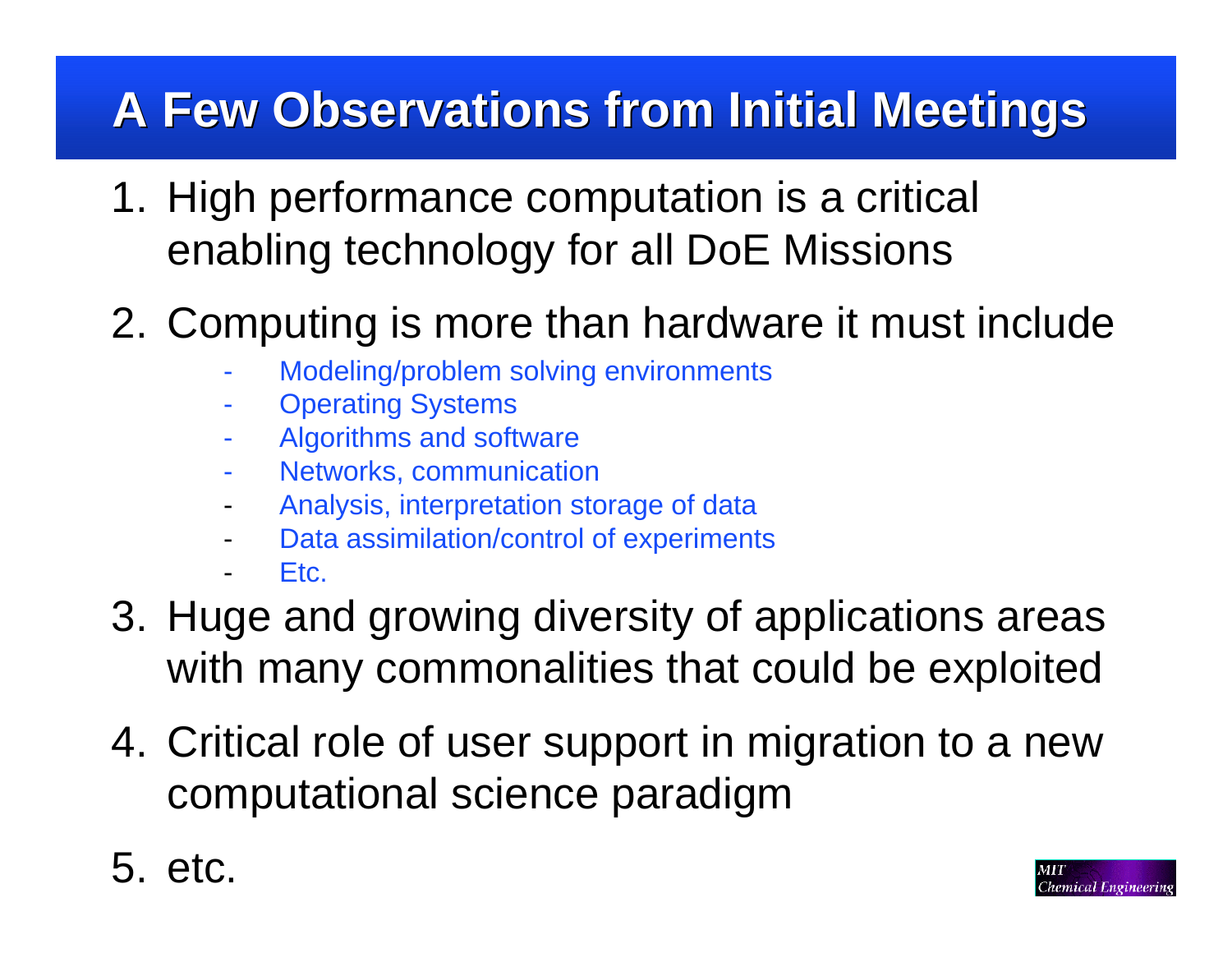## **A Few Questions from Initial Meetings A Few Questions from Initial Meetings**

- 1. Computing is vital to meeting DoE Missions but where is the high level vision for the role computing within the Agency?
- 2. How to make most effective use of the diverse skills/experience of DoE in emerging missions of DoE and other agencies e.g. "Genome to Life"?
- 3. How best to demonstrate the "value" of DoE's investment in computing to Congress, the Public, to other scientists,….
- 4. etc

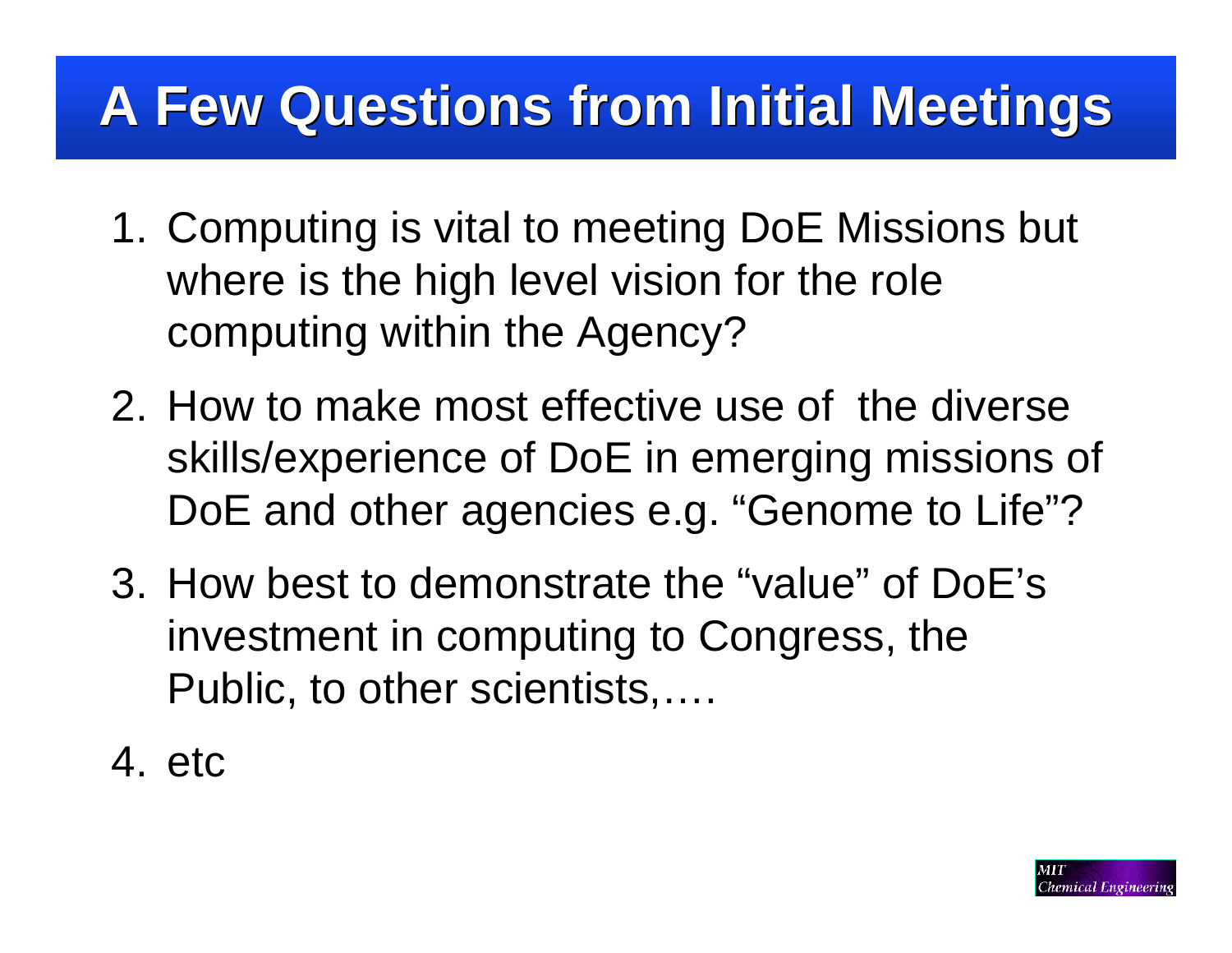## **Implications of Observations/Questions**

- Many important issues require that we should look beyond just Office of Advanced Scientific Computing Research (ASCR)
- We should coordinate our work with the Review Committees of the other offices within the Office of Science



Discussion with Jim Decker lead to formation of a composite panel to assess computing needs across the five Office of Science programs five Office of Science programs

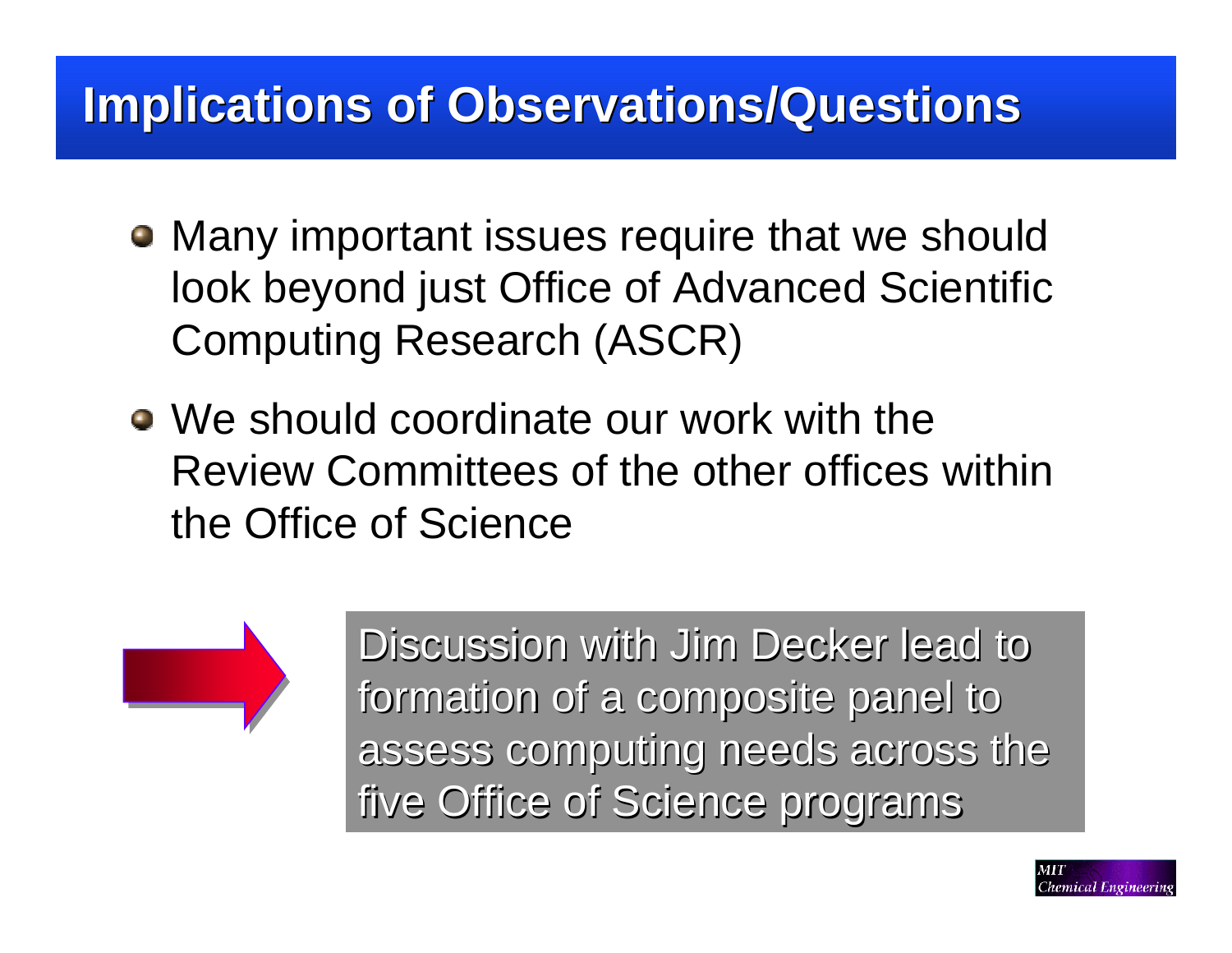## **Key Points in Letter from J. Decker Key Points in Letter from J. Decker 1**

*Provide Advice to Director on Provide Advice to Director on*

- 1. High performance computing needs
- 2. Management issues
- 3. Funding requirements

*"…The panel may exercise wide latitude while The panel may exercise wide latitude while conducting this study but should address some conducting this study but should address some specific topics specific topics …(on next page) (on next page) "*

 $1.$  Letter addressed to Margaret H. Wright dated 24 August 2001

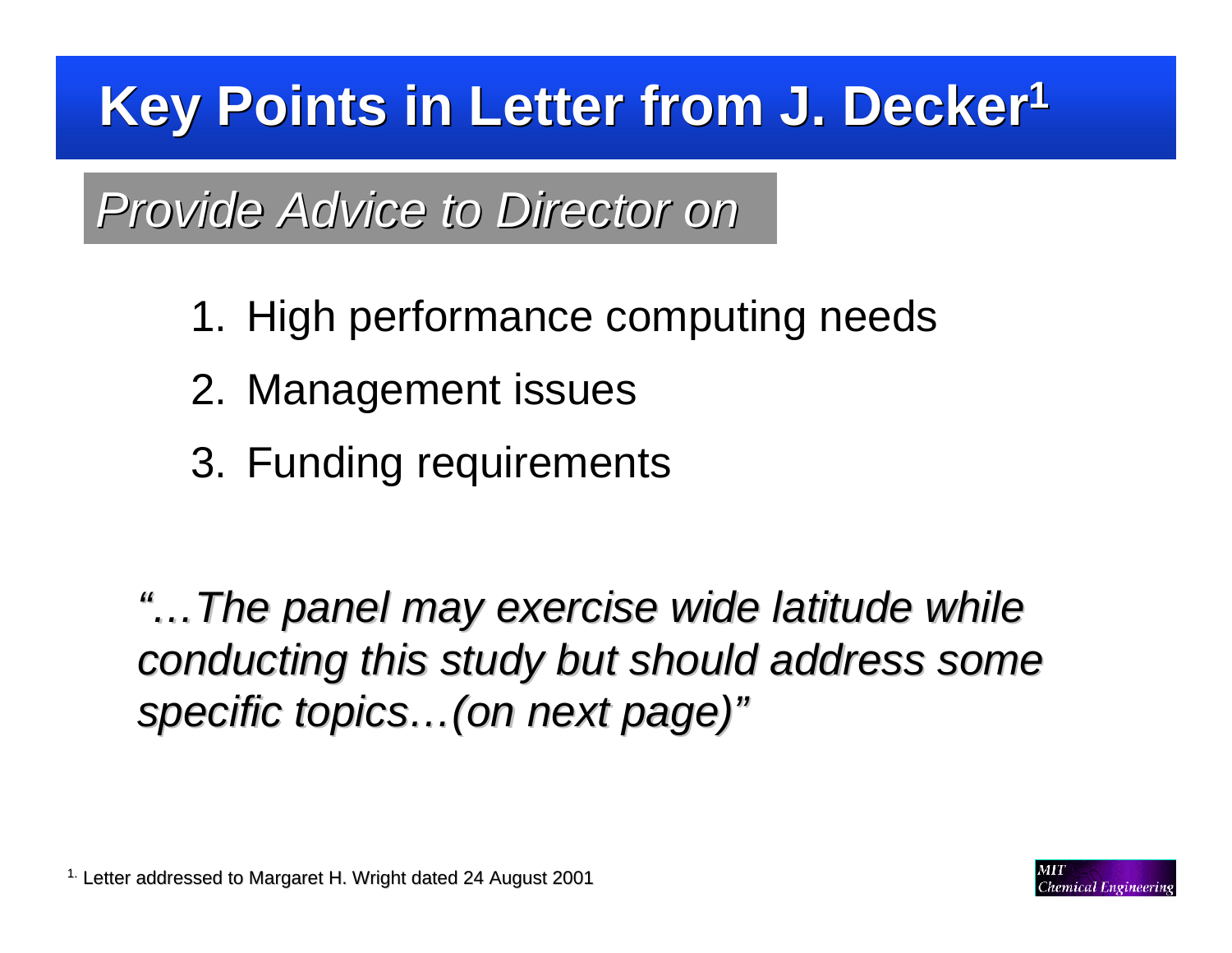## **Key Points in Letter from J. Decker Key Points in Letter from J. Decker 1**

## *Assess*

- 1. The overall quality of facilities…throughout the Office of Science
- 2. Effectiveness of interactions and resource sharing
- 3. Evolution of roles of these facilties and their distribution over the next 3-5 years
- 4. Useful metrics to measure progress and guide investment decisions

 $^{\rm 1.}$  Letter addressed to Margaret H. Wright dated 24 August 2001

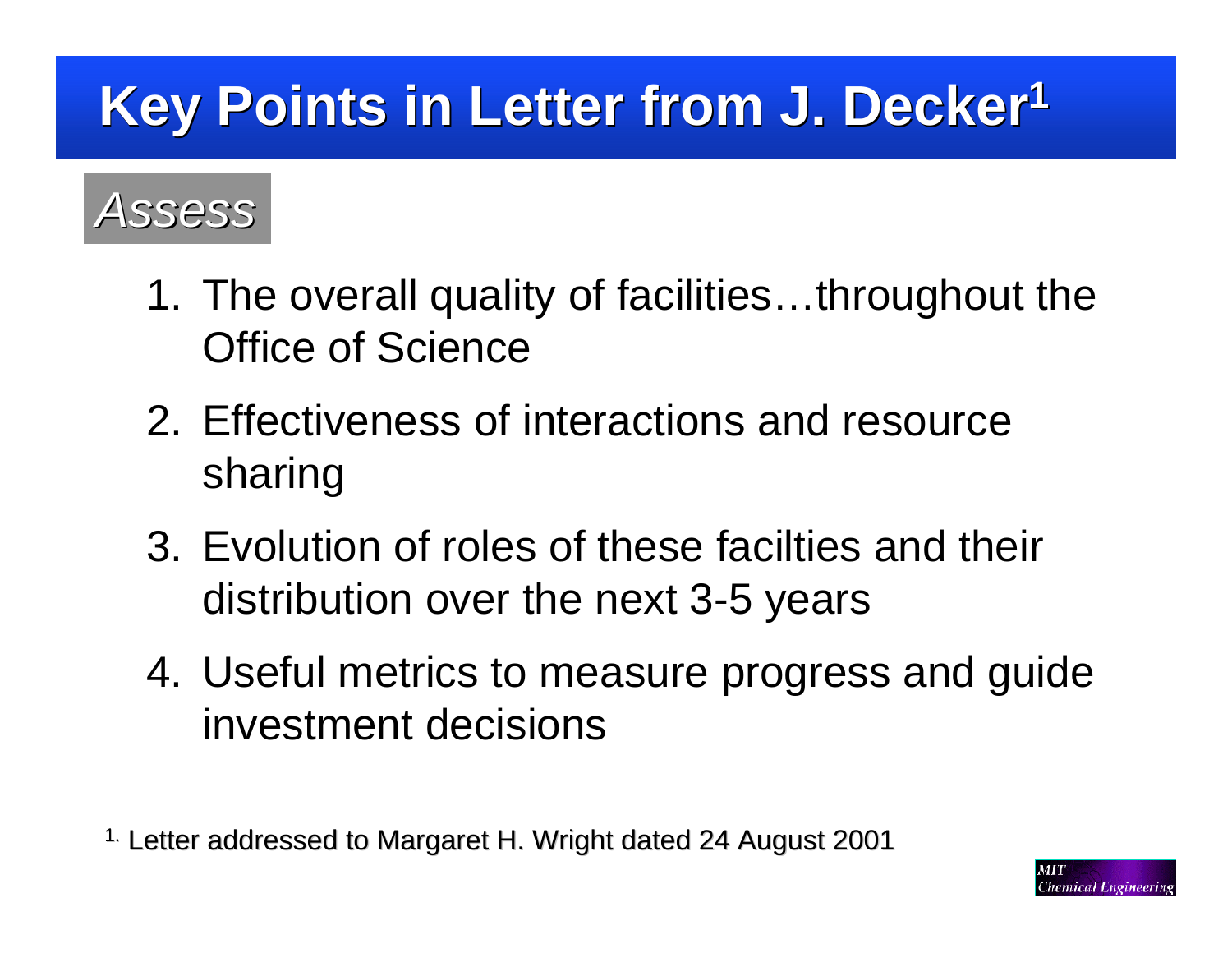## **So where do we stand and what's next?**

#### Reports  $\blacksquare$

- 1. January 11, 2002 This committee
- 2. September 1, 2002 Composite committee
- Specific Proposal is to form a Sub-Committee from our membership that has two objectives
	- 1. Write a section for the January report that identifies some of the more important "big picture" issues/ questions together with some preliminary recommendations
	- 2. Help frame and structure the issues to be addressed by the composite committee

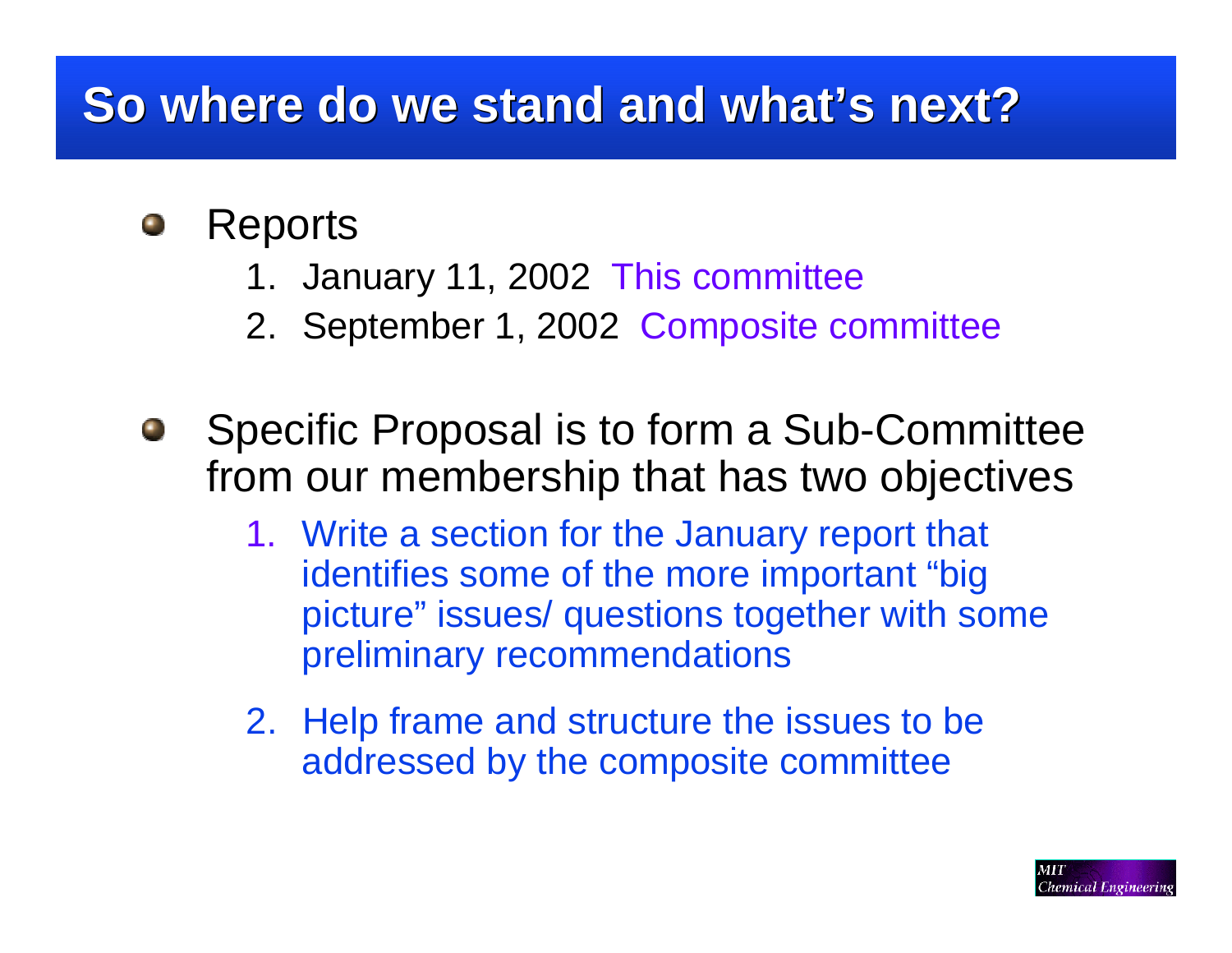## **Outline for Material for January Report**

#### Introduction - A Few Brief Paragraphs

- - Importance of computing to meeting the DoE's missions.
- - Computing should be interpreted and funded more broadly than just the hardware.
- Value to the Nation of the DoE human resource/ experience base in tackling new and emerging missions

#### Key Issues and Preliminary Recommendations

- -**Issue 1 and recommendation**
- -Issue 2 and recommendation
- Issue 5 and recommendation

…

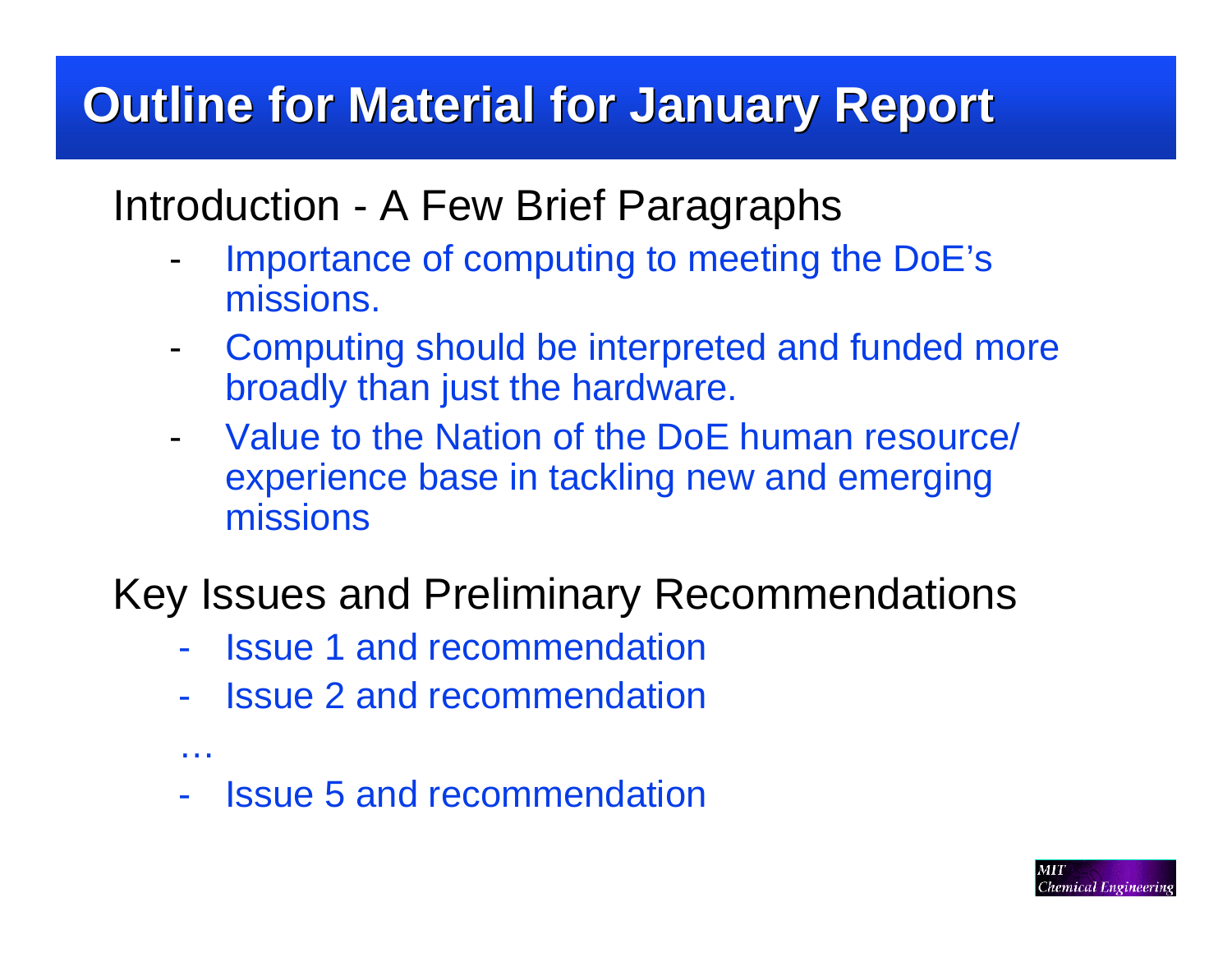## **Discussion Agenda for Today/Tomorrow Discussion Agenda for Today/Tomorrow**

- 1. Identify the "big" picture issues/ questions, what are they?
- 2. Prioritize the Issues
- 3. Suggest the recommendations
- 4. Discussion/definition of charter for composite committee